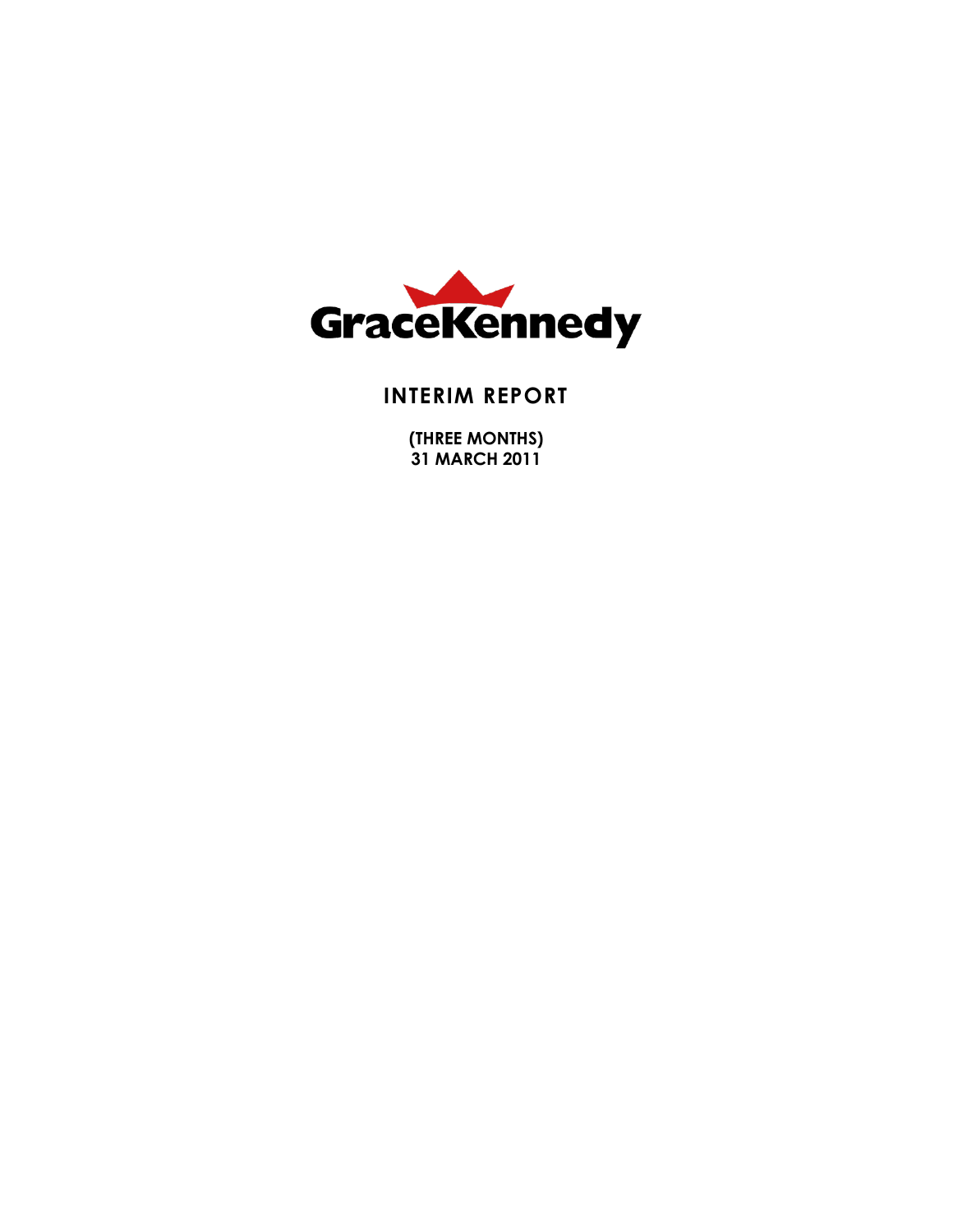

#### INTERIM REPORT TO OUR STOCKHOLDERS

The Directors present the unaudited results of the Group for the quarter ended March 31, 2011.

The Group achieved Revenues for the period of \$14,367.2 million (2010: \$14,476.9 million), a decrease of \$109.7 million or 0.76%. The Net Profit Attributable to owners of the Company decreased by \$142.7 million compared to the corresponding period of 2010, moving from \$754.0 million to \$611.3 million a decrease of 18.93%. This represents earnings per stock unit of \$1.85 (2010: \$2.29).

On March 1, 2011, the Board of Directors approved an interim dividend to be paid on May 27, 2011 of approximately \$181 million, which represents 55 cents per stock unit.

GK Foods closed the first quarter 2011 with sales at 6% over last year. Profits were, however, flat due to increased costs of major raw materials and other inputs over 2010. As we balance the need to recover these higher input costs against the need to serve the consumer with affordable food products, we continue to look for ways to further improve operating efficiencies and find new supply sources. Our overall business showed Graceowned brand sales increasing by 5% over prior year with canned meats leading the way in the Domestic market and beverages in the International market.

We continue to increase traffic flow in our newer Hi-Lo locations in Portmore, Kingston and Montego Bay. Our UK subsidiary has improved its overall performance, bolstered by increased exports to Europe and Asia. The new Distribution Centre continues to attract significant local clients, particularly for cold storage products, and we look forward to building further alliances.

The GraceKennedy Financial Group experienced a decline in revenues and profits over prior year in very competitive markets.

In Money Services, the operation of the Jamaica Public Service Company Limited bill collection centres, which started in January, is performing well. The Banking and Investments segment recorded profits slightly lower than prior year. The Insurance segment experienced a decline in profits due to the reduction in investment income caused by the Jamaica Debt Exchange in 2010.

`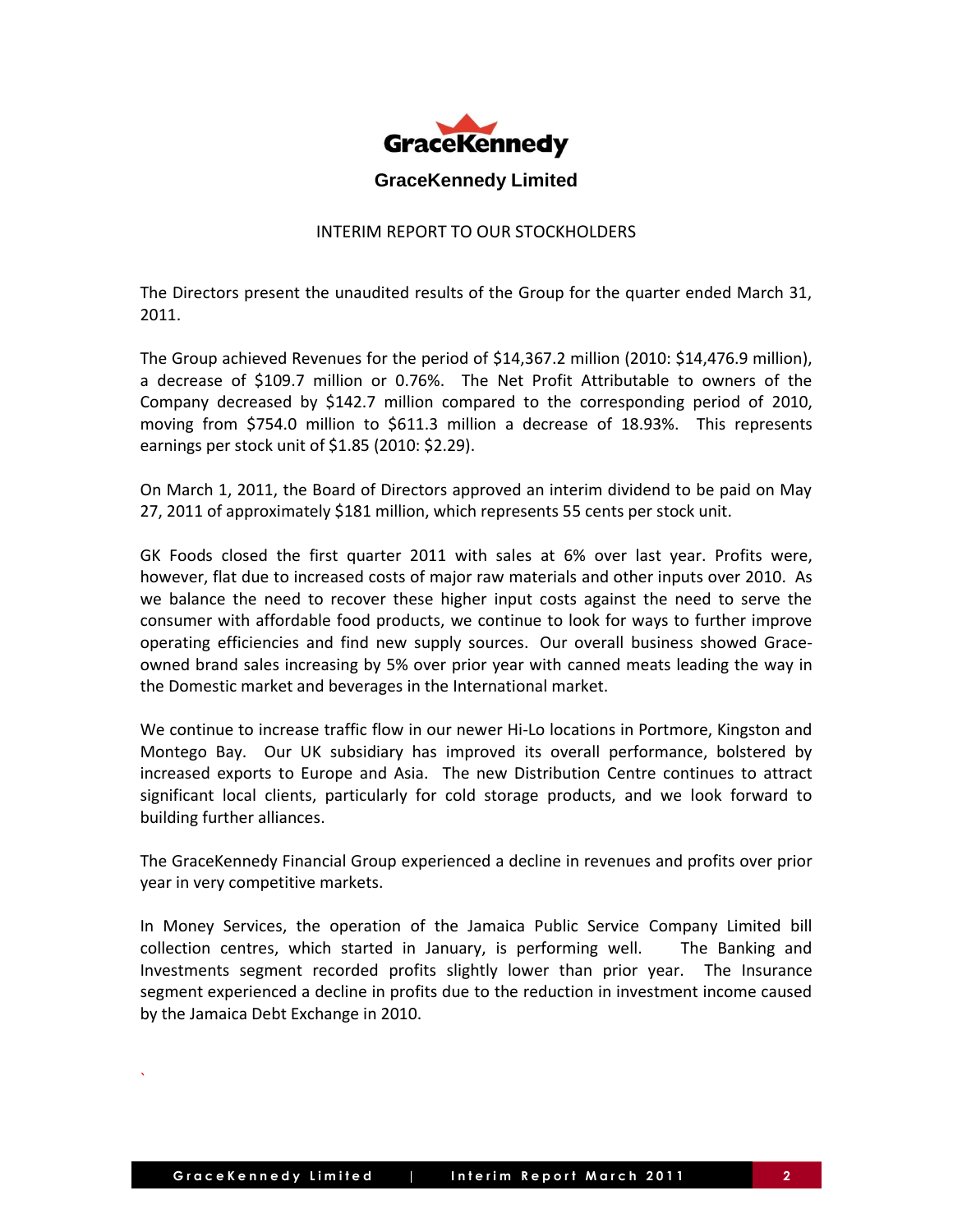The GraceKennedy Foundation Annual Lecture was held on March 15, 2011. The lecturer was Mrs. Frances Madden, General Manager of the Grace and Staff Community Development Foundation. The Lecture was entitled *"It's Not About Me", Working with Communities: Processes and Challenges – The Grace and Staff Community Development Foundation Experience.* The model, instituted through Grace & Staff, stresses social intervention combined with the preservation of human dignity and justice; education and the development of human capital as the major focus for transformation.

The GraceKennedy Group and the Inter-Secondary School Sports Association (ISSA) again worked together to ensure the successful staging of the 2011 ISSA/GraceKennedy Boys' and Girls' Championships in April. Some 2,000 athletes from approximately 200 schools participated in the event. The event which lasted four days, provided the thousands of patrons who turned out for the event, with a great display of sportsmanship worthy of the international athletics stage.

Messrs. Erwin Burton and Joseph Taffe retired from the Company on February 28, 2011. The Board is grateful for the significant contributions made by both of these executives over their many years of sterling service to the Group and wishes for them the very best on their retirement. Mr. Michael Ranglin, currently CEO of Grace Foods UK Limited, has succeeded Mr. Burton as CEO of GK Foods and was appointed a director of GraceKennedy Limited.

We thank our consumers, customers, suppliers and all stakeholders for their continuing relationships with us as we chart our way forward. I express my gratitude to my colleague directors, management and staff for their dedication to the GraceKennedy Group in our efforts to satisfy the needs of our customers.

Douglas R. Orane Chairman & Chief Executive Officer

May 12, 2011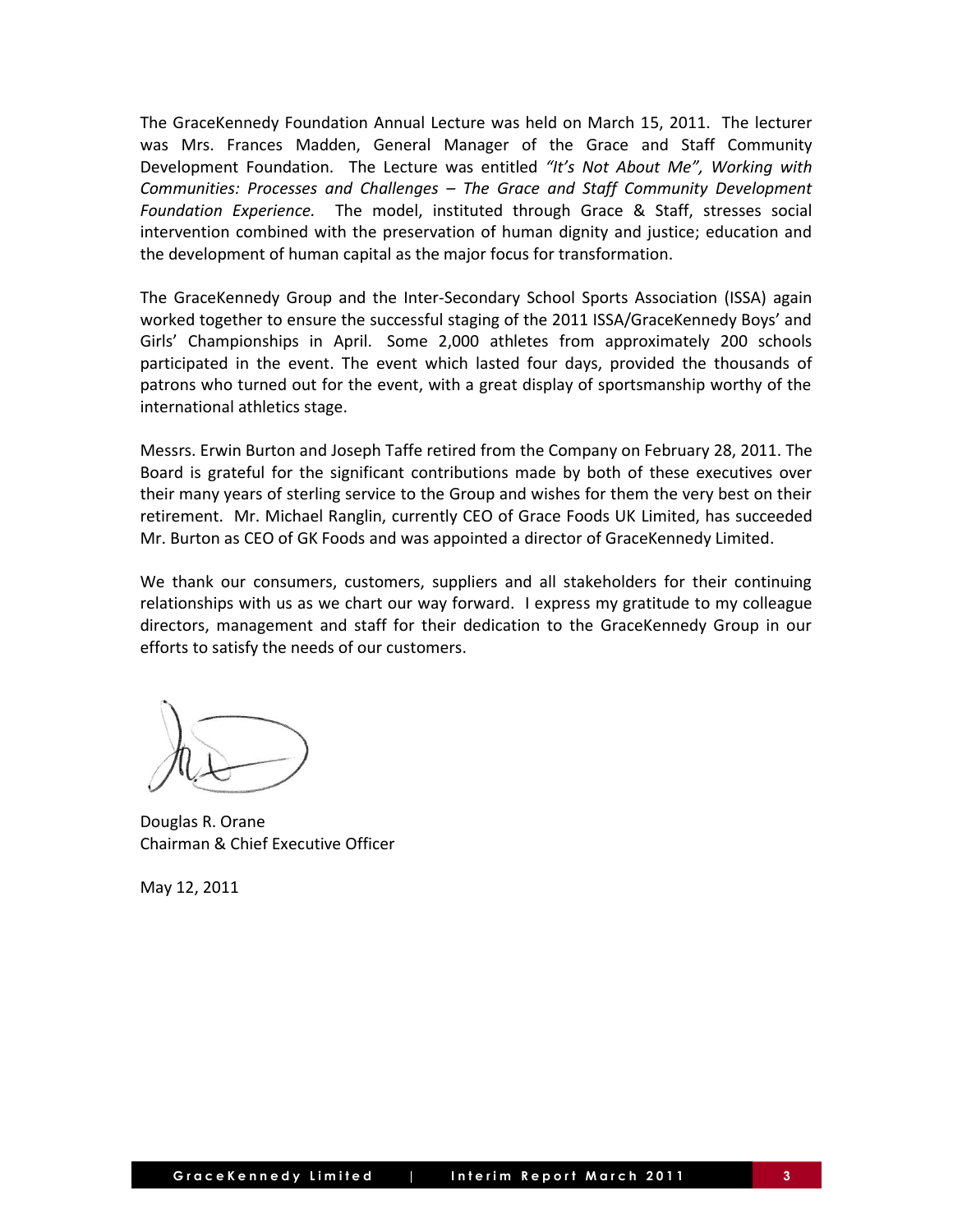CONSOLIDATED INCOME STATEMENT QUARTER ENDED 31 MARCH 2011 (Unaudited)

|                                                                                                                                                                    | 3 months to<br>3/31/2011<br>\$'000        | 3 months to<br>3/31/2010<br>\$'000           |
|--------------------------------------------------------------------------------------------------------------------------------------------------------------------|-------------------------------------------|----------------------------------------------|
| Revenue                                                                                                                                                            | 14,367,210                                | 14,476,877                                   |
| Expenses                                                                                                                                                           | 13,673,810                                | 13,537,920                                   |
| Other income                                                                                                                                                       | 693,400<br>270,031                        | 938,957<br>256,223                           |
| <b>Profit from Operations</b><br>Interest income - non-financial services<br>Interest expense – non-financial services<br>Share of results of associated companies | 963,431<br>82,005<br>(189, 207)<br>92,239 | 1,195,180<br>112,941<br>(238, 507)<br>90,095 |
| <b>Profit before Taxation</b>                                                                                                                                      | 948,468                                   | 1,159,709                                    |
| Taxation                                                                                                                                                           | (265,571)                                 | (324,718)                                    |
| <b>NET PROFIT FOR THE PERIOD</b>                                                                                                                                   | 682,897                                   | 834,991                                      |
| Profit attributable to:<br><b>Owners of GraceKennedy Limited</b><br><b>Non-controlling interests</b>                                                               | 611,336<br>71,561                         | 754,067<br>80,924                            |
|                                                                                                                                                                    | 682,897                                   | 834,991                                      |

**Earnings per Stock Unit for profit attributable to the owners of the company during the period:** (expressed in \$ per stock unit):

| <b>Basic</b>   | \$1.85 | \$2.29 |
|----------------|--------|--------|
| <b>Diluted</b> | \$1.85 | \$2.28 |

## **GraceKennedy Limited**

CONSOLIDATED STATEMENT OF COMPREHENSIVE INCOME QUARTER ENDED 31 MARCH 2011

(Unaudited)

|                                                                                                                          | 3 months to<br>3/31/2011<br>\$'000 | 3 months to<br>3/31/2010<br>\$'000 |
|--------------------------------------------------------------------------------------------------------------------------|------------------------------------|------------------------------------|
| Profit for the period                                                                                                    | 682,897                            | 834,991                            |
| Other comprehensive income:<br>Foreign currency translation adjustments<br>Fair value gains<br><b>Revaluation losses</b> | 54,224<br>285,443<br>(27, 365)     | (78, 230)<br>684.906               |
| Other comprehensive income for the period, net of tax                                                                    | 312,302                            | 606,676                            |
| TOTAL COMPREHENSIVE INCOME FOR THE PERIOD                                                                                | 995,199                            | 1,441,667                          |
| Total comprehensive income attributable to:<br><b>Owners of GraceKennedy Limited</b><br>Non-controlling interests        | 924,303<br>70,896                  | 1,361,371<br>80,296                |
|                                                                                                                          | 995,199                            | 1,441,667                          |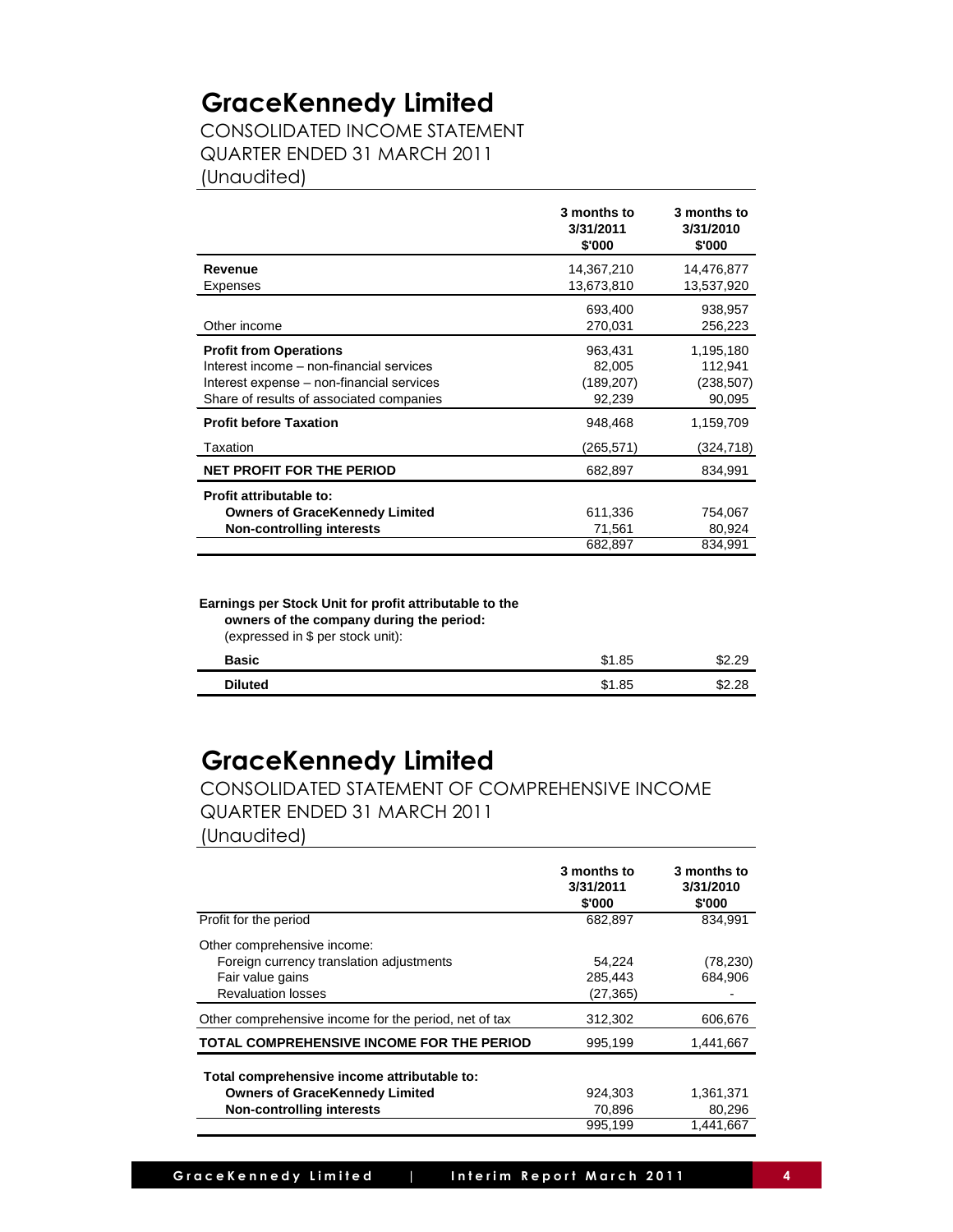CONSOLIDATED STATEMENT OF FINANCIAL POSITION

31 MARCH 2011

(Unaudited)

|                                                | Period ended   | Year ended     | Period ended   |
|------------------------------------------------|----------------|----------------|----------------|
|                                                | March 31       | December 31    | March 31       |
|                                                | 2011<br>\$'000 | 2010<br>\$'000 | 2010<br>\$'000 |
|                                                |                |                |                |
| <b>ASSETS</b>                                  |                |                |                |
| Cash and deposits                              | 14,138,737     | 13,609,782     | 9,627,067      |
| Investment securities                          | 40,163,308     | 41,049,236     | 43,024,426     |
| Receivables                                    | 8,930,950      | 7,580,739      | 8,658,422      |
| Inventories                                    | 6,194,525      | 5,727,961      | 5,455,548      |
| Loans receivable                               | 9,630,014      | 10,401,441     | 11,277,892     |
| Taxation recoverable                           | 1,073,090      | 1,339,110      | 1,230,070      |
| Investments in associates                      | 818,065        | 725,826        | 789,352        |
| Intangible assets                              | 2,050,364      | 2,042,293      | 2,362,059      |
| <b>Fixed assets</b>                            | 6,708,509      | 6,692,471      | 6,430,916      |
| Deferred tax assets                            | 894,673        | 923,572        | 1,265,562      |
| Pension plan asset                             | 8,071,941      | 7,973,705      | 7,580,515      |
|                                                |                |                |                |
| <b>Total Assets</b>                            | 98,674,176     | 98,066,136     | 97,701,829     |
|                                                |                |                |                |
| <b>LIABILITIES</b>                             |                |                |                |
| Deposits                                       | 13,114,201     | 13,033,915     | 12,356,749     |
| Securities sold under agreements to repurchase | 24,819,897     | 26,521,041     | 26,515,930     |
| Bank and other loans                           | 13,351,699     | 13,764,164     | 15,393,835     |
| Payables                                       | 13,482,271     | 11,785,359     | 12,371,008     |
| Taxation                                       | 171,583        | 361,824        | 302,370        |
| Provisions                                     | 6,221          | 8,037          | 8,036          |
| Deferred tax liabilities                       | 2,634,526      | 2,541,777      | 2,459,637      |
| Other post-employment obligations              | 2,253,675      | 2,206,862      | 2,007,332      |
|                                                |                |                |                |
| <b>Total Liabilities</b>                       | 69,834,073     | 70,222,979     | 71,414,897     |
|                                                |                |                |                |
| <b>EQUITY</b>                                  |                |                |                |
| Capital & reserves attributable to the         |                |                |                |
| company's owners                               |                |                |                |
| Share capital                                  | 574,216        | 574,216        | 573,976        |
| Capital and fair value reserves                | 4,772,987      | 4,443,059      | 3,597,632      |
| Retained earnings                              | 17,961,424     | 17,459,342     | 16,333,388     |
| <b>Banking Reserves</b>                        | 2,222,315      | 2,222,315      | 2,222,315      |
| Other reserves                                 | 2,059,605      | 1,998,873      | 2,331,955      |
|                                                | 27,590,547     | 26,697,805     | 25,059,266     |
| <b>Non-controlling interests</b>               | 1,249,556      | 1,145,352      | 1,227,666      |
| <b>Total equity</b>                            | 28,840,103     | 27,843,157     | 26,286,932     |
| <b>Total Equity and Liabilities</b>            | 98,674,176     | 98,066,136     | 97,701,829     |
|                                                |                |                |                |

Approved for issue by the Board of Directors on 12 May 2011 and signed on its behalf by:

Douglas Orane Chairman

Fay McIntosh Chief Financial Officer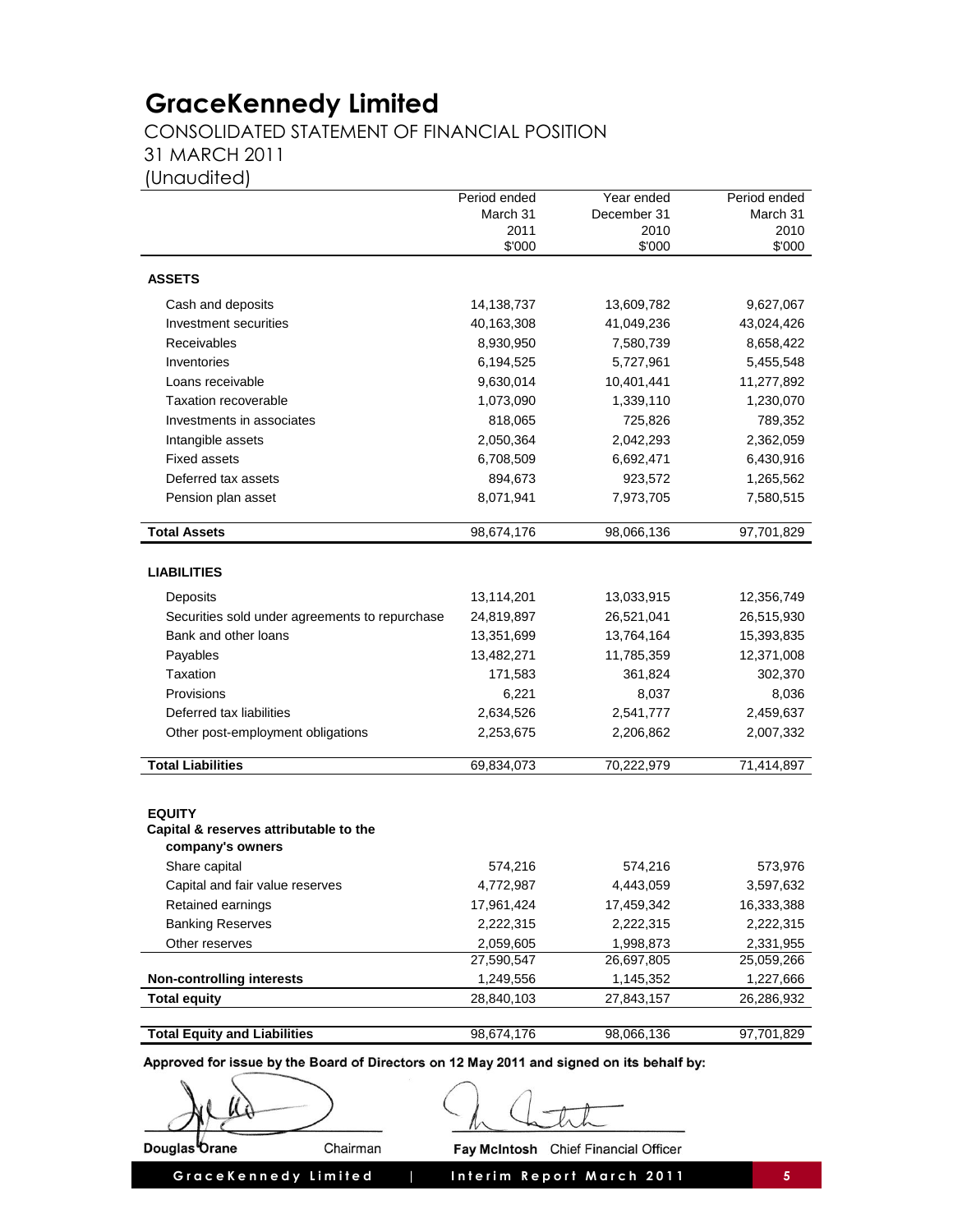CONSOLIDATED STATEMENT OF CHANGES IN EQUITY QUARTER ENDED 31 MARCH 2011

(Unaudited)

|                                              |                          | Attributable to owners of the company |                                      |                      |                          |                   | Non-<br>controlling<br>interests | Total<br>Equity |            |
|----------------------------------------------|--------------------------|---------------------------------------|--------------------------------------|----------------------|--------------------------|-------------------|----------------------------------|-----------------|------------|
|                                              | No. of<br>Shares         | Share<br>Capital                      | Capital and<br>Fair Value<br>Reserve | Retained<br>Earnings | Banking<br>Reserves      | Other<br>Reserves | Total                            |                 |            |
|                                              | '000                     | \$'000                                | \$'000                               | \$'000               | \$'000                   | \$'000            | \$'000                           | \$'000          | \$'000     |
| Balance at 1 January 2010                    | 329,633                  | 573,976                               | 2,781,614                            | 17,305,066           | 627,685                  | 2,409,301         | 23,697,642                       | 1,147,370       | 24,845,012 |
| Total comprehensive income for<br>the period |                          |                                       | 684,903                              | 754,067              |                          | (77, 599)         | 1,361,371                        | 80,296          | 1,441,667  |
| Transfers between reserves:                  |                          |                                       |                                      |                      |                          |                   |                                  |                 |            |
| To capital reserves                          |                          |                                       | 131,115                              | (131, 115)           |                          |                   |                                  |                 |            |
| From retained earnings                       |                          |                                       | $\blacksquare$                       | (1,594,630)          | 1,594,630                |                   |                                  |                 |            |
| Employee share option scheme                 | ÷,                       |                                       | ÷,                                   |                      |                          | 253               | 253                              |                 | 253        |
| Total transactions with owners               |                          |                                       | 131,115                              | (1,725,745)          | 1,594,630                | 253               | 253                              |                 | 253        |
| Balance at 31 March 2010                     | 329,633                  | 573,976                               | 3,597,632                            | 16,333,388           | 2,222,315                | 2,331,955         | 25,059,266                       | 1,227,666       | 26,286,932 |
| Balance at 1 January 2011                    | 329,633                  | 574,216                               | 4,443,059                            | 17,459,342           | 2,222,315                | 1,998,873         | 26,697,805                       | 1,145,352       | 27,843,157 |
| Total comprehensive income for<br>the period |                          |                                       | 258,078                              | 611,336              |                          | 54,889            | 924,303                          | 70,896          | 995,199    |
| Transfer of non-controlling<br>interests     |                          |                                       |                                      | (37, 404)            |                          | 4,096             | (33,308)                         | 33,308          |            |
| Transfers between reserves:                  |                          |                                       |                                      |                      |                          |                   |                                  |                 |            |
| To capital reserves                          |                          |                                       | 71,850                               | (71, 850)            |                          |                   |                                  |                 |            |
| Employee share option scheme                 |                          |                                       |                                      |                      | $\overline{a}$           | 1,747             | 1,747                            |                 | 1,747      |
| Total transactions with owners               | $\overline{\phantom{a}}$ | $\overline{\phantom{a}}$              | 71,850                               | (109, 254)           | $\overline{\phantom{a}}$ | 5,843             | (31, 561)                        | 33,308          | 1,747      |
| Balance at 31 March 2011                     | 329,633                  | 574,216                               | 4,772,987                            | 17,961,424           | 2,222,315                | 2,059,605         | 27,590,547                       | 1,249,556       | 28,840,103 |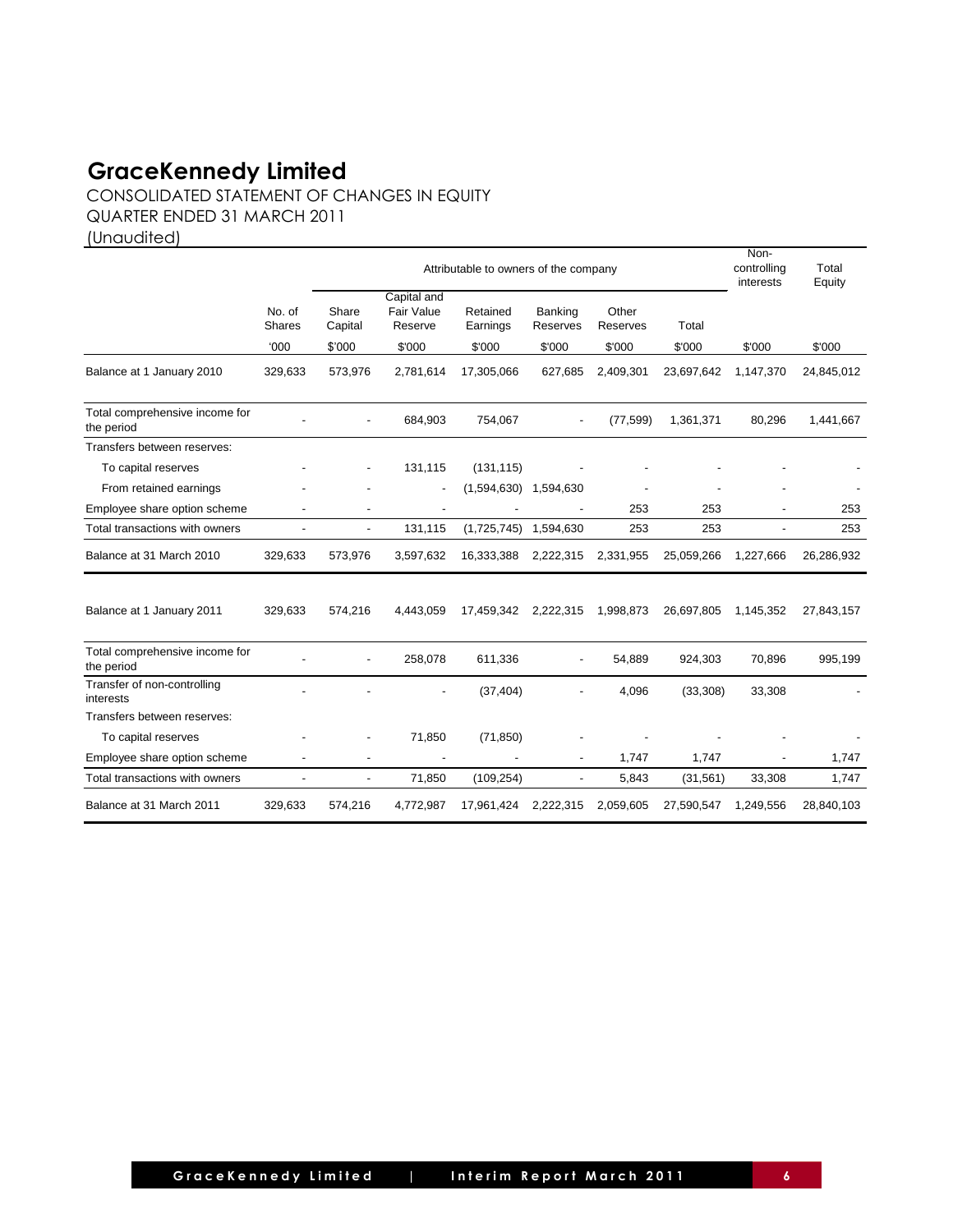CONSOLIDATED STATEMENT OF CASH FLOWS QUARTER ENDED 31 MARCH 2011

(Unaudited)

|                                                                                                            | 3/31/2011<br>\$'000 | 3/31/2010<br>\$'000 |
|------------------------------------------------------------------------------------------------------------|---------------------|---------------------|
| SOURCES/(USES) OF CASH:                                                                                    |                     |                     |
| <b>Operating Activities</b>                                                                                |                     |                     |
| Profit for the period                                                                                      | 682,897             | 834,991             |
| Adjustments for items not affecting cash, changes in non-cash<br>working capital components and other, net | (423,905)           | (503,127)           |
| Cash provided by operating activities                                                                      | 258,992             | 331,864             |
| Cash used in financing activities                                                                          | (429, 110)          | (1,204,963)         |
| Cash provided by investing activities                                                                      | 919,292             | 724,038             |
| Increase/(Decrease) in cash and cash equivalents                                                           | 749,174             | (149,061)           |
| Cash and cash equivalents at beginning of year                                                             | 11,918,047          | 8,798,668           |
| Exchange and translation losses on net foreign cash balances                                               | (20, 973)           | (32,525)            |
| CASH AND CASH EQUIVALENTS AT END OF PERIOD                                                                 | 12,646,248          | 8,617,082           |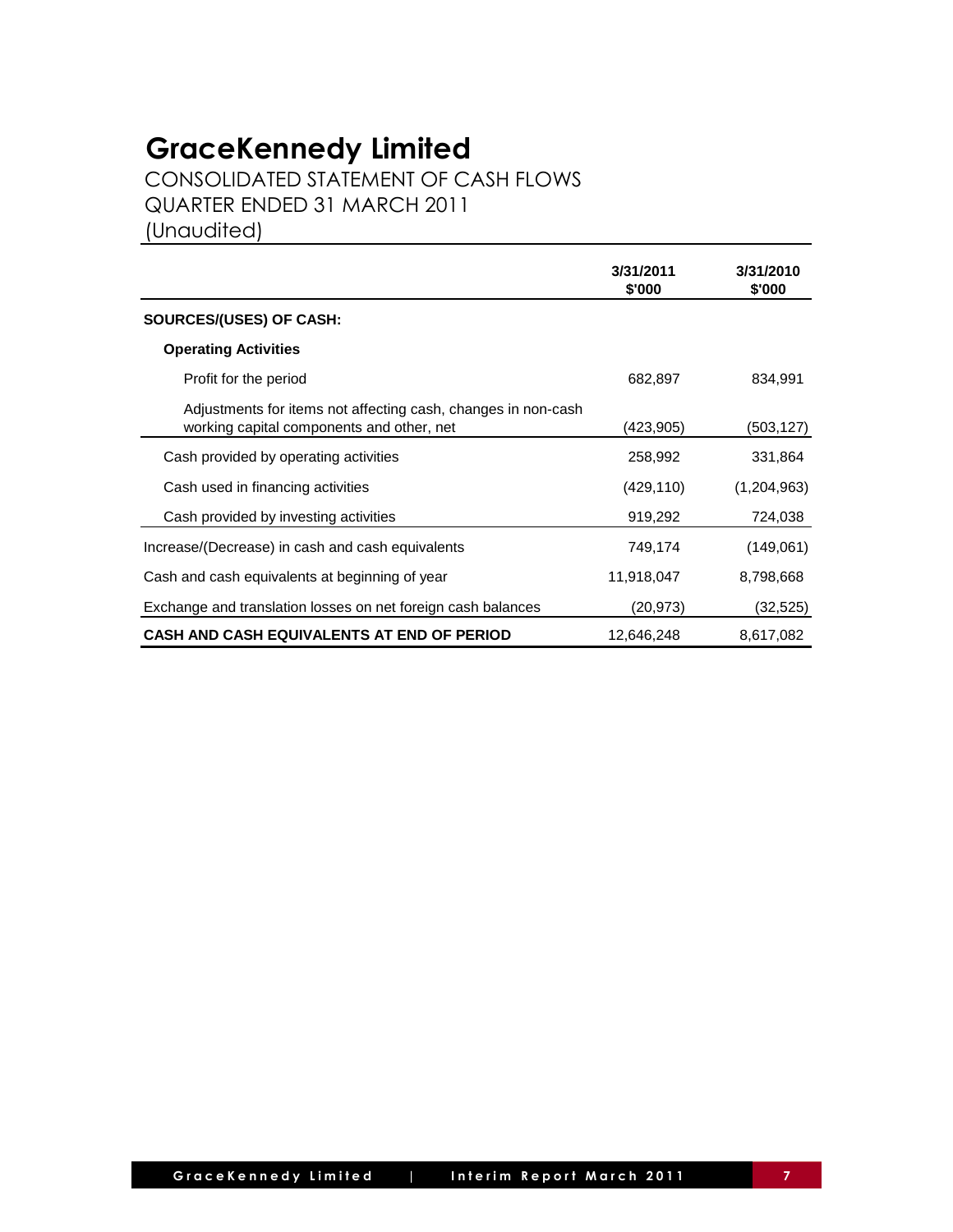### FINANCIAL INFORMATION BY OPERATING SEGMENT

QUARTER ENDED 31 MARCH 2011

(Unaudited)

| 3 months to 31 March 2011     | Food                     | Retail &                 | Banking &                    | <b>Insurance</b>             | Money                     | <b>Consolidation</b>         | Group      |
|-------------------------------|--------------------------|--------------------------|------------------------------|------------------------------|---------------------------|------------------------------|------------|
|                               | <b>Trading</b><br>\$'000 | <b>Trading</b><br>\$'000 | <b>Investments</b><br>\$'000 | \$'000                       | <b>Services</b><br>\$'000 | <b>Adjustments</b><br>\$'000 | \$'000     |
| <b>REVENUE</b>                |                          |                          |                              |                              |                           |                              |            |
| <b>External sales</b>         | 9,649,497                | 1,467,626                | 1,266,179                    | 949,547                      | 1,034,361                 | $\overline{\phantom{0}}$     | 14,367,210 |
| Inter-segment sales           | 36,231                   | 1,543                    | 4,087                        | 8,807                        | -                         | (50, 668)                    |            |
| <b>Total Revenue</b>          | 9,685,728                | 1,469,169                | 1,270,266                    | 958,354                      | 1,034,361                 | (50, 668)                    | 14,367,210 |
| <b>RESULT</b>                 |                          |                          |                              |                              |                           |                              |            |
| Operating results             | 366,781                  | 42,863                   | 217,036                      | 51,033                       | 322,533                   | 3,857                        | 1,004,103  |
| Unallocated expense           | $\blacksquare$           |                          | $\overline{\phantom{a}}$     | $\qquad \qquad \blacksquare$ |                           | (40, 672)                    | (40, 672)  |
| Profit from operations        | -                        | $\overline{\phantom{a}}$ |                              | -                            | -                         |                              | 963,431    |
| Finance income                | 3,647                    | 902                      | 12,182                       | 3,542                        | 8,110                     | 53,622                       | 82,005     |
| Finance expense               | (113,936)                | (17, 578)                | (20, 261)                    | (1, 913)                     | (764)                     | (34, 755)                    | (189, 207) |
| Share of associates           | 83,121                   | $\overline{\phantom{a}}$ | 12,639                       | (3,521)                      |                           |                              | 92,239     |
| <b>Profit before Taxation</b> | 339,613                  | 26,187                   | 221,596                      | 49,141                       | 329,879                   | (17, 948)                    | 948,468    |
| Taxation                      |                          |                          |                              |                              |                           |                              | (265, 571) |
| Net Profit for the period     |                          |                          |                              |                              |                           |                              | 682,897    |

| Owners of GraceKennedy Limited | 611,336 |
|--------------------------------|---------|
| Non-controlling interests      | 71.561  |
|                                | 682,897 |

| Food       | Retail &                 | Banking &                | <b>Insurance</b>   | Money                    | <b>Consolidation</b>              | Group              |
|------------|--------------------------|--------------------------|--------------------|--------------------------|-----------------------------------|--------------------|
| \$'000     | \$'000                   | \$'000                   | \$'000             | \$'000                   | \$'000                            | \$'000             |
|            |                          |                          |                    |                          |                                   |                    |
| 9,062,395  | 1,434,486                | 1,641,108                | 1,274,731          | 1,064,157                |                                   | 14,476,877         |
| 39,218     | 967                      | 119,347                  | 7,918              | $\overline{\phantom{a}}$ | (167, 450)                        |                    |
| 9,101,613  | 1,435,453                | 1,760,455                | 1,282,649          | 1,064,157                | (167, 450)                        | 14,476,877         |
|            |                          |                          |                    |                          |                                   |                    |
|            |                          |                          |                    |                          |                                   |                    |
| 332,698    | 22,600                   | 220,876                  | 170,027            | 321,429                  | 34,389                            | 1,102,019          |
|            |                          | $\overline{\phantom{a}}$ | $\overline{a}$     |                          | 93,161                            | 93,161             |
|            | $\overline{\phantom{a}}$ |                          |                    |                          |                                   | 1,195,180          |
| 7,981      | 387                      | 17,391                   | 7,052              | 16,104                   | 64,026                            | 112,941            |
| (100, 787) | (29, 914)                | (19, 863)                | (1,929)            |                          | (85, 192)                         | (238, 507)         |
| 90,767     | $\overline{\phantom{a}}$ | 7,525                    | (7,707)            |                          |                                   | 90,095             |
| 330,659    | (6,927)                  | 225,929                  | 167,443            | 336,221                  | 106,384                           | 1,159,709          |
|            |                          |                          |                    |                          |                                   | (324, 718)         |
|            |                          |                          |                    |                          |                                   | 834,991            |
|            | <b>Trading</b>           | <b>Trading</b>           | <b>Investments</b> |                          | <b>Services</b><br>(822)<br>(490) | <b>Adjustments</b> |

Attributable to:

| Owners of GraceKennedy Limited | 754.067 |
|--------------------------------|---------|
| Non-controlling interests      | 80.924  |
|                                | 834,991 |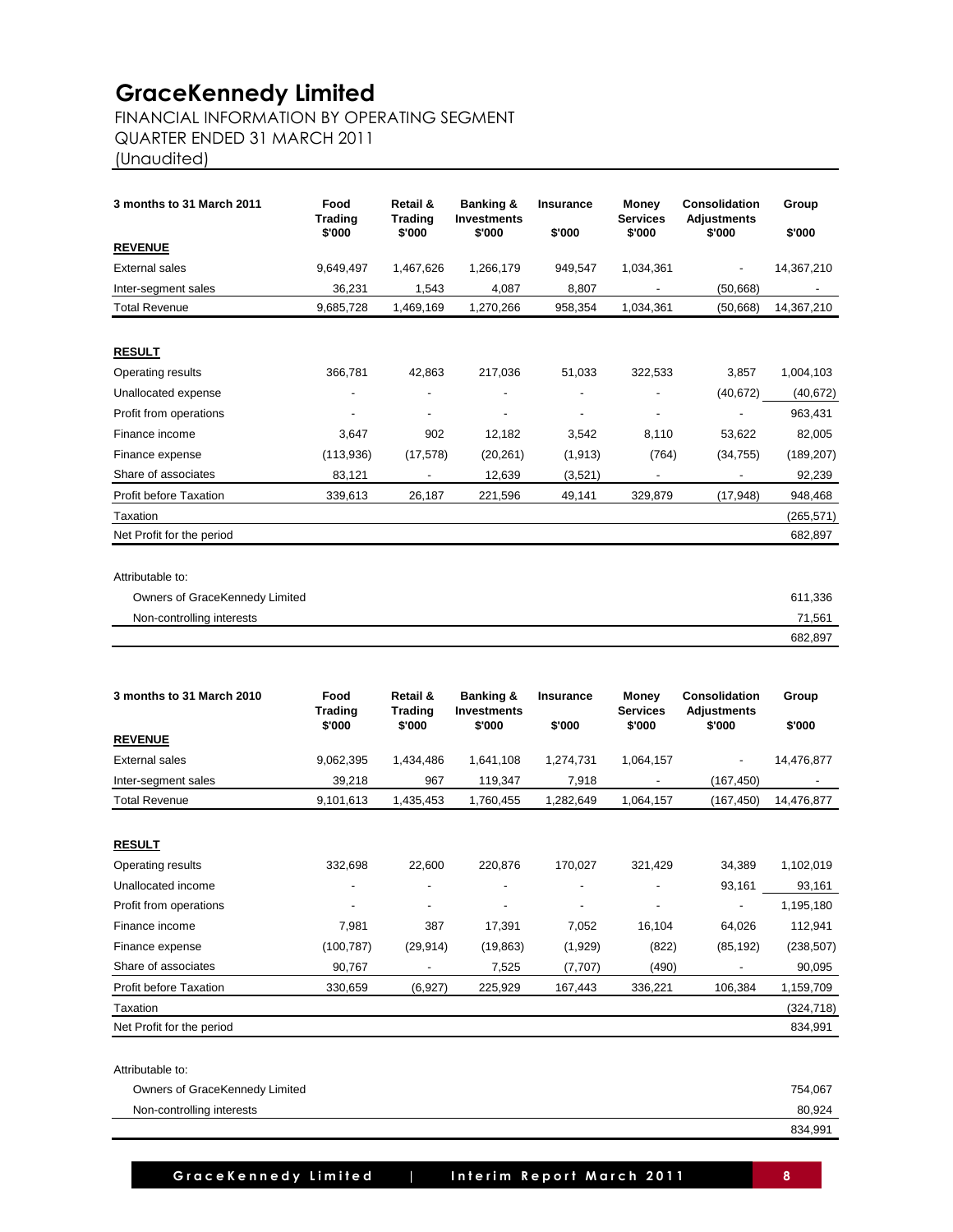## **GraceKennedy Limited** INTERIM CONSOLIDATED FINANCIAL STATEMENTS QUARTER ENDED 31 MARCH 2011

#### **Notes**

#### **1. Accounting Policies**

#### **(a) Basis of preparation**

These financial statements have been prepared in accordance with and comply with International Financial Reporting Standards (IFRS), and have been prepared under the historical cost convention, as modified by the revaluation of certain fixed and financial assets.

The accounting policies followed in these interim financial statements are consistent with those used in the audited financial statements for the year ended 31 December 2010.

These financial statements are presented in Jamaican dollars unless otherwise indicated.

#### **(b) Fixed Assets**

All fixed assets are initially recorded at cost. Freehold land and buildings are subsequently shown at market valuation based on biennial valuations by external independent valuers, less subsequent depreciation of buildings. All other fixed assets are carried at cost less accumulated depreciation.

#### **(c) Intangible Assets**

Goodwill is recorded at cost and represents the excess of the value of consideration paid over the fair value of the net assets acquired. Goodwill is tested annually for impairment and carried at cost less accumulated impairment losses. Other intangible assets, which include computer software licences, brands, distribution channel agreements and policy contracts are recorded at cost and amortised over their estimated useful lives.

#### **(d) Investment securities**

The Group classifies its investments in debt and equity securities into the availablefor-sale category. Available-for-sale investments are subsequently re-measured at fair value. Unrealised gains and losses arising from changes in the fair value of these investments are recorded in the Capital and fair value reserve.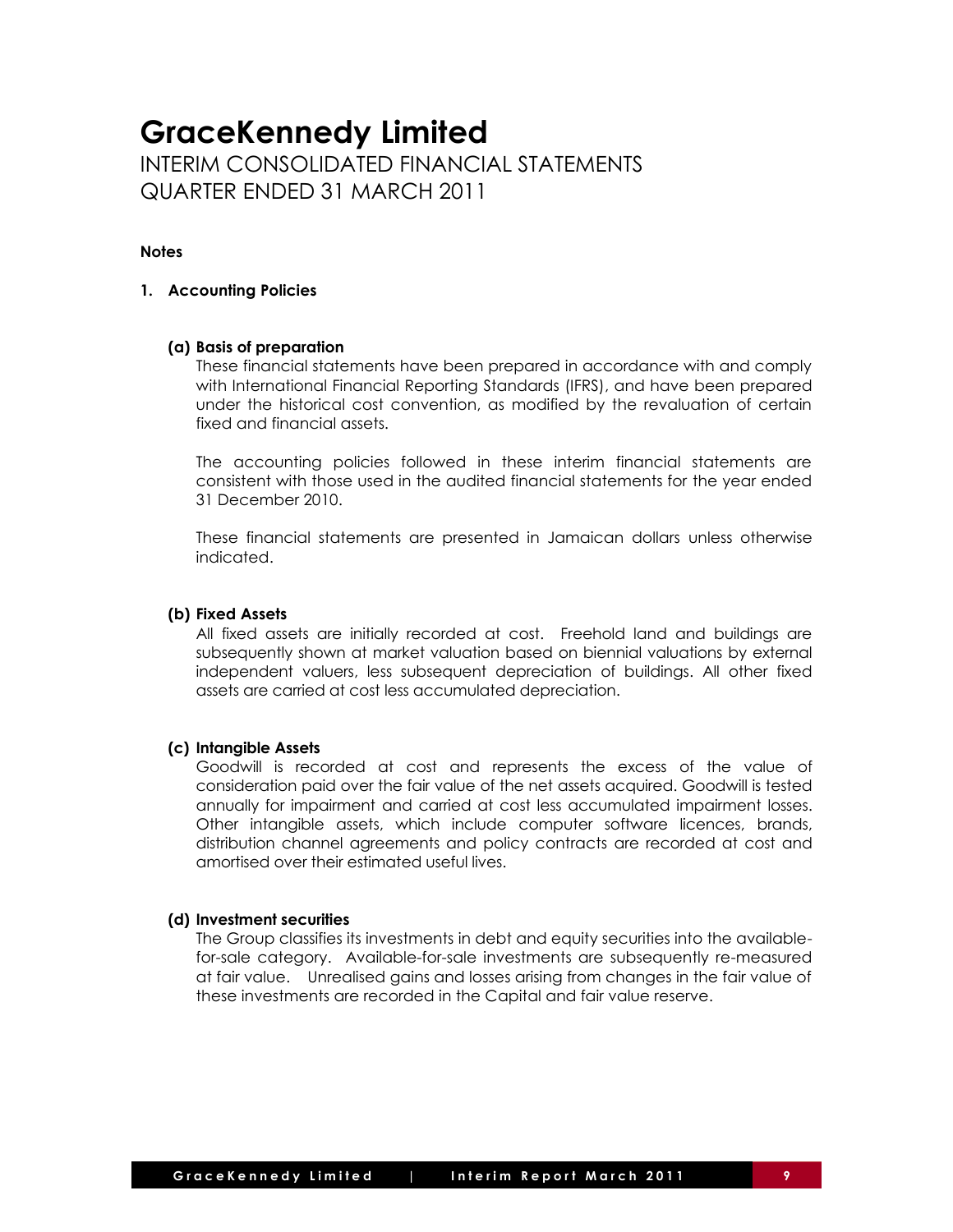#### **(e) Employee benefits**

*(i) Pension plan assets*

The Group operates a defined benefit plan. The scheme is generally funded through payments to a trustee-administered fund as determined by periodic actuarial calculations.

The asset or liability in respect of defined benefit pension plans is the difference between the present value of the defined benefit obligation at the balance sheet date and the fair value of plan assets, together with adjustments for actuarial gains/losses and past service costs. The defined benefit obligation is calculated annually by independent actuaries using the projected unit credit method.

Actuarial gains and losses arising from experience adjustments, changes in actuarial assumptions and amendments to pension plans are charged or credited to income over the average remaining service lives of the related employees.

#### *(ii) Other post-retirement obligations*

Some Group companies provide post-retirement health care benefits, group life, gratuity and supplementary plans to their retirees. The entitlement to these benefits is usually based on the employee remaining in service up to retirement age and the completion of a minimum service period. The expected costs of these benefits are accrued over the period of employment, using an accounting methodology similar to that for defined benefit pension plans. These obligations are valued annually by independent qualified actuaries.

#### *(iii) Equity compensation benefits*

The Group operates an equity-settled, share-based compensation plan. Share options are granted to management and key employees. The fair value of the employee services received in exchange for the grant of the options is recognised as an expense. The total amount to be expensed over the vesting period is determined by reference to the fair value of the options granted, excluding the impact of non-market vesting conditions.

#### **(f) Deferred taxation**

Deferred income tax is provided in full, using the liability method, on all temporary differences arising between the tax bases of assets and liabilities and their carrying amounts in the financial statements. Currently enacted tax rates are used in the determination of deferred income tax.

Deferred tax assets are recognized to the extent that it is probable that future taxable profit will be available against which the temporary differences can be utilized.

#### **(g) Provisions**

Provisions are recognized when the Group has a present legal or constructive obligation as a result of past events, it is probable that an outflow of resources will be required to settle the obligation, and a reliable estimate of the amount can be made.